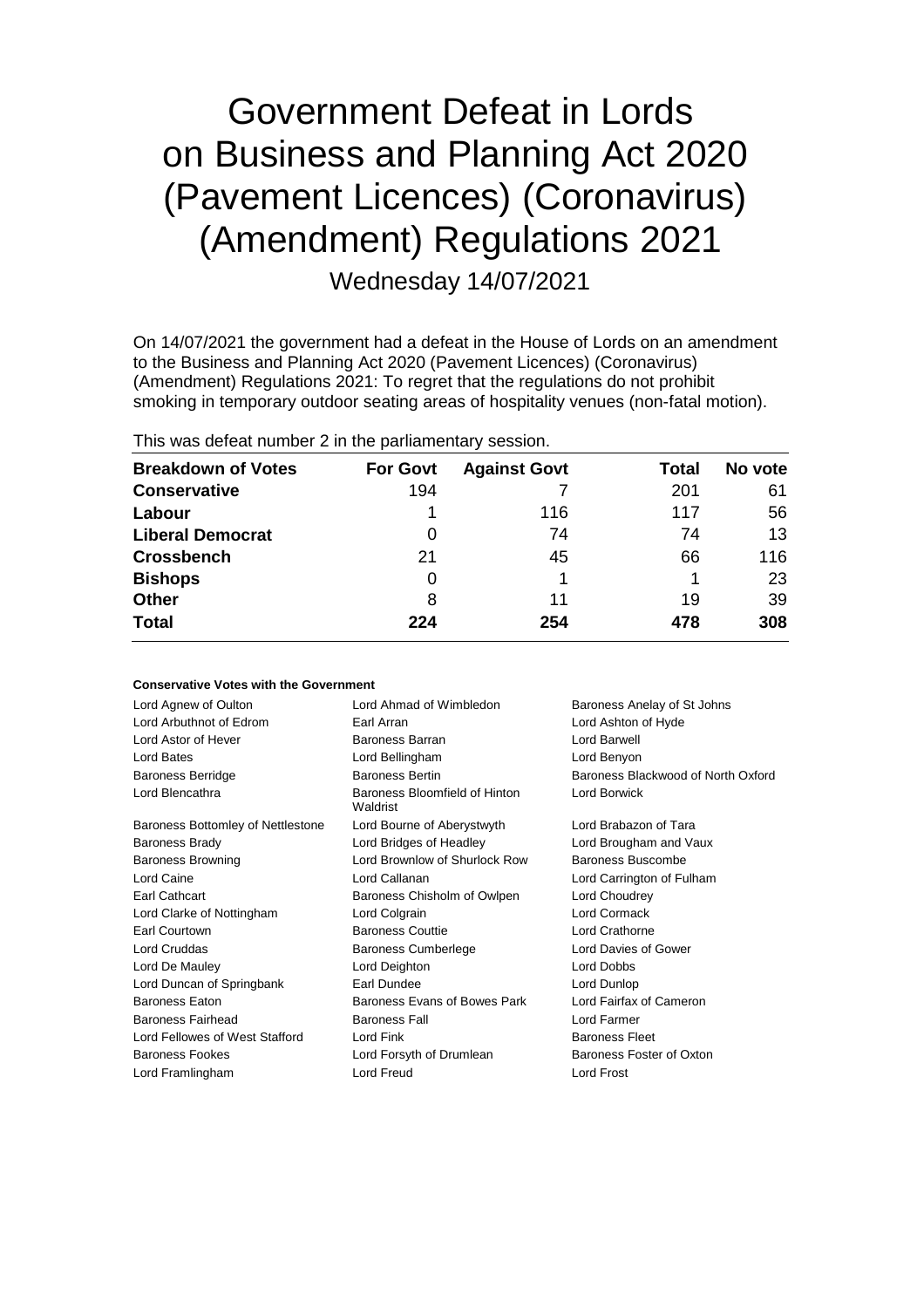Baroness Gardner of Parkes Lord Geddes Lord Gilbert of Panteg Lord Glenarthur **Lord Glendonbrook** Lord Godson<br>
Baroness Goldie **Lord Goldsmith of Richmond Park** Lord Goodlad Lord Grade of Yarmouth Lord Greenhalgh Viscount Hailsham Lord Hamilton of Epsom Lord Hammond of Runnymede Baroness Harding of Winscombe Lord Haselhurst **Lord Hayward** Baroness Helic Lord Henley Lord Herbert of South Downs Lord Hill of Oareford Lord Hodgson of Astley Abbotts Baroness Hodgson of Abinger Lord Holmes of Richmond Lord Horam Lord Howard of Rising Lord Howard of Lympne Earl Howe Lord Howell of Guildford Lord Hunt of Wirral Lord Johnson of Marylebone Lord Kamall Lord Keen of Elie Lord King of Bridgwater **Lord Kirkham** Lord Kirkham Lord Kirkhope of Harrogate Lord Lamont of Lerwick Lord Lancaster of Kimbolton Lord Leigh of Hurley Lord Lexden **Lord Lilley Calculate Lord Lilley Earl Lindsay** Lord Lingfield **Earl Liverpool** Earl Liverpool **Lord Livingston of Parkhead** Lord Lucas Lord Mancroft Lord Marland Lord Maude of Horsham Lord McColl of Dulwich Baroness McGregor-Smith Lord McInnes of Kilwinning Baroness McIntosh of Pickering Lord McLoughlin Baroness Meyer **Baroness Morgan of Cotes** Baroness Morris of Bolton Baroness Morrissey Lord Moylan Lord Moynihan Baroness Neville-Jones **Baroness Neville-Rolfe** Baroness Nicholson of Winterbourne Baroness Noakes Lord Northbrook Lord Norton of Louth Lord O'Shaughnessy Lord Parkinson of Whitley Bay Lord Patten Baroness Penn **Exercise Set Exercise Set Access** Lord Pickles **Baroness Pidding** Lord Polak Lord Popat Lord Porter of Spalding Lord Randall of Uxbridge **Lord Ranger** Lord Ranger **Baroness Rawlings** Lord Reay **Baroness Redfern Baroness Redfern** Lord Renfrew of Kaimsthorn Viscount Ridley Lord Risby Lord Robathan Baroness Rock Lord Rose of Monewden Lord Saatchi Baroness Sanderson of Welton Lord Sarfraz Lord Sassoon Baroness Sater **Baroness Scott of Bybrook** Baroness Seccombe Baroness Shackleton of Belgravia Lord Sharpe of Epsom Lord Sheikh Baroness Shephard of Northwold Lord Sherbourne of Didsbury Baroness Shields Lord Shinkwin Lord Smith of Hindhead Lord Spencer of Alresford Baroness Stedman-Scott Lord Sterling of Plaistow Lord Stewart of Dirleton Baroness Stowell of Beeston Lord Strathclyde Baroness Stroud Baroness Sugg 
and Lord Suri Communication Communication Communication Communication Communication Communication Communication Communication Communication Communication Communication Communication Communication Communicati Lord Taylor of Holbeach Lord Tebbit Lord Trefgarne Lord True Lord Tugendhat Lord Udny-Lister Viscount Ullswater **Lord Vaizey of Didcot** Baroness Vere of Norbiton Baroness Verma Lord Vinson Baroness Warsi Lord Wei Lord Wharton of Yarm Lord Whitby Lord Willetts Baroness Williams of Trafford Lord Wolfson of Tredegar Baroness Wyld Viscount Younger of Leckie

Lord Goldsmith of Richmond Park

## **Conservative Votes against the Government**

Lord Mackay of Clashfern Baroness Manzoor Lord Marlesford Lord Ribeiro

Lord Balfe **Baroness Chalker of Wallasey** Lord Colwyn

#### **Labour Votes with the Government** Baroness Golding

# **Labour Votes against the Government**

Baroness Adams of Craigielea Lord Allen of Kensington Lord Alli

Lord Anderson of Swansea **Baroness Armstrong of Hill Top** Lord Bach Baroness Bakewell Lord Bassam of Brighton Lord Beecham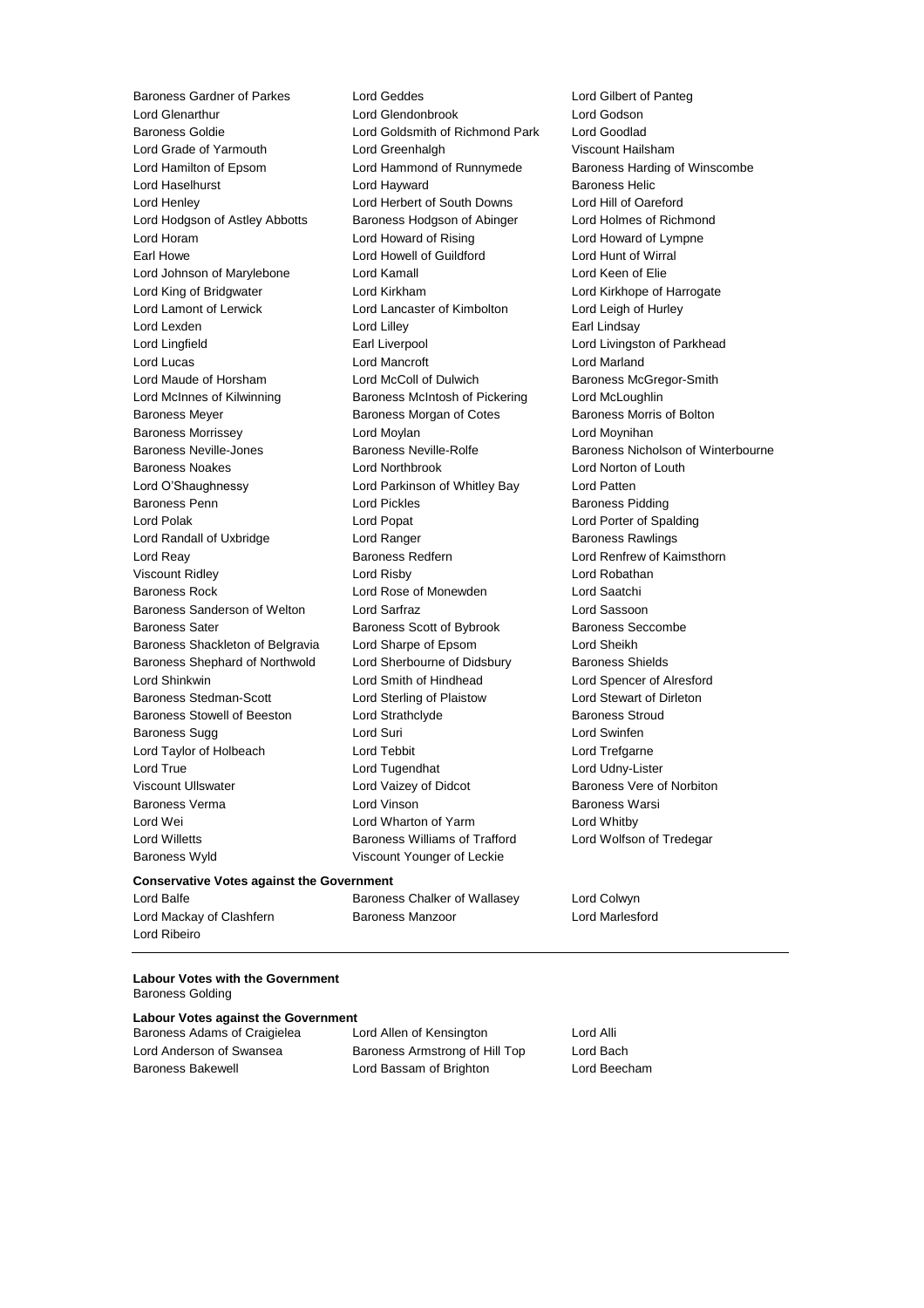Lord Berkeley **Baroness Billingham** Baroness Billingham Baroness Blake of Leeds Baroness Blower Lord Blunkett Lord Boateng Lord Bradley Lord Brooke of Alverthorpe Lord Browne of Ladyton Baroness Bryan of Partick Lord Campbell-Savours Lord Carter of Coles Baroness Chakrabarti Viscount Chandos Baroness Chapman of Darlington Lord Clark of Windermere **Lord Collins of Highbury** Baroness Corston Baroness Crawley Lord Davidson of Glen Clova Lord Davies of Brixton Baroness Donaghy **Baroness Drake** Lord Dubs Lord Elder Lord Faulkner of Worcester Lord Filkin Lord Foulkes of Cumnock Baroness Gale Lord Giddens Baroness Goudie Lord Grantchester Lord Griffiths of Burry Port Lord Grocott Lord Hain Viscount Hanworth Lord Harris of Haringey Lord Haskel Lord Haworth Baroness Hayman of Ullock Baroness Hayter of Kentish Town Baroness Healy of Primrose Hill Lord Hendy **Baroness Henig** Baroness Henig Baroness Hilton of Eggardon Lord Hollick Lord Howarth of Newport Lord Jones Baroness Jones of Whitchurch Lord Jordan Lord Kennedy of Southwark Baroness Kennedy of The Shaws Lord Khan of Burnley **Lord Knight of Weymouth** Lord Lennie **Lord Levy** Lord Levy **Baroness Liddell of Coatdyke** Lord Liddle Lord Lipsey Baroness Lister of Burtersett Baroness Mallalieu Lord Maxton Lord McAvoy Lord McConnell of Glenscorrodale Baroness McIntosh of Hudnall Lord McNicol of West Kilbride Lord Mendelsohn Baroness Merron Lord Monks Baroness Morris of Yardley **Lord Murphy of Torfaen** Baroness Nye Baroness Osamor **Baroness** Content Lord Parekh Baroness Pitkeathley Lord Ponsonby of Shulbrede Lord Prescott Baroness Primarolo Lord Puttnam Baroness Quin Baroness Rebuck Lord Reid of Cardowan Lord Rooker Lord Rosser Lord Sawyer **Baroness Sherlock** Lord Sikka Viscount Simon **Baroness Smith of Gilmorehill** Baroness Smith of Basildon Lord Snape Baroness Thornton Lord Touhig Lord Triesman **Lord Tunnicliffe** Lord Turnberg Lord Turnberg Lord Watson of Invergowrie **Lord Watts Baroness Wheeler** Baroness Whitaker **Lord Whitty Lord Whitty** Baroness Wilcox of Newport Lord Wills Lord Winston Lord Woodley Baroness Young of Old Scone Lord Young of Norwood Green

# **Liberal Democrat Votes with the Government**

#### **Liberal Democrat Votes against the Government**

| Lord Addington                                |
|-----------------------------------------------|
| Baroness Bakewell of Hardington<br>Mandeville |
| <b>Baroness Benjamin</b>                      |
| Lord Bradshaw                                 |
| Lord Campbell of Pittenweem                   |
| Lord Dholakia                                 |
| Lord Foster of Bath                           |
| Earl Glasgow                                  |
| Baroness Harris of Richmond                   |
| Baroness Hussein-Ece                          |
| Baroness Kramer                               |
| Lord Marks of Henley-on-Thames                |
| Lord Newby                                    |
| Lord Paddick                                  |
| Baroness Pinnock                              |

Baroness Bonham-Carter of Yarnbury Baroness Bowles of Berkhamsted Baroness Brinton Lord Burnett Lord Chidgey **Lord Clement-Jones** Baroness Doocey **Baroness Featherstone** Baroness Garden of Frognal Lord German Baroness Grender Baroness Hamwee Baroness Humphreys **Lord Hussain** Baroness Janke Lord Jones of Cheltenham Lord Lee of Trafford Baroness Ludford Baroness Northover **Lord Oates** Lord Palmer of Childs Hill Baroness Parminter Lord Purvis of Tweed Baroness Randerson

Lord Alderdice **Lord Allan of Hallam** Baroness Barker Lord Beith

Lord McNally **Arks of Henley-On-Thames Chilthorne Domer** Baroness Miller of Chilthorne Domer